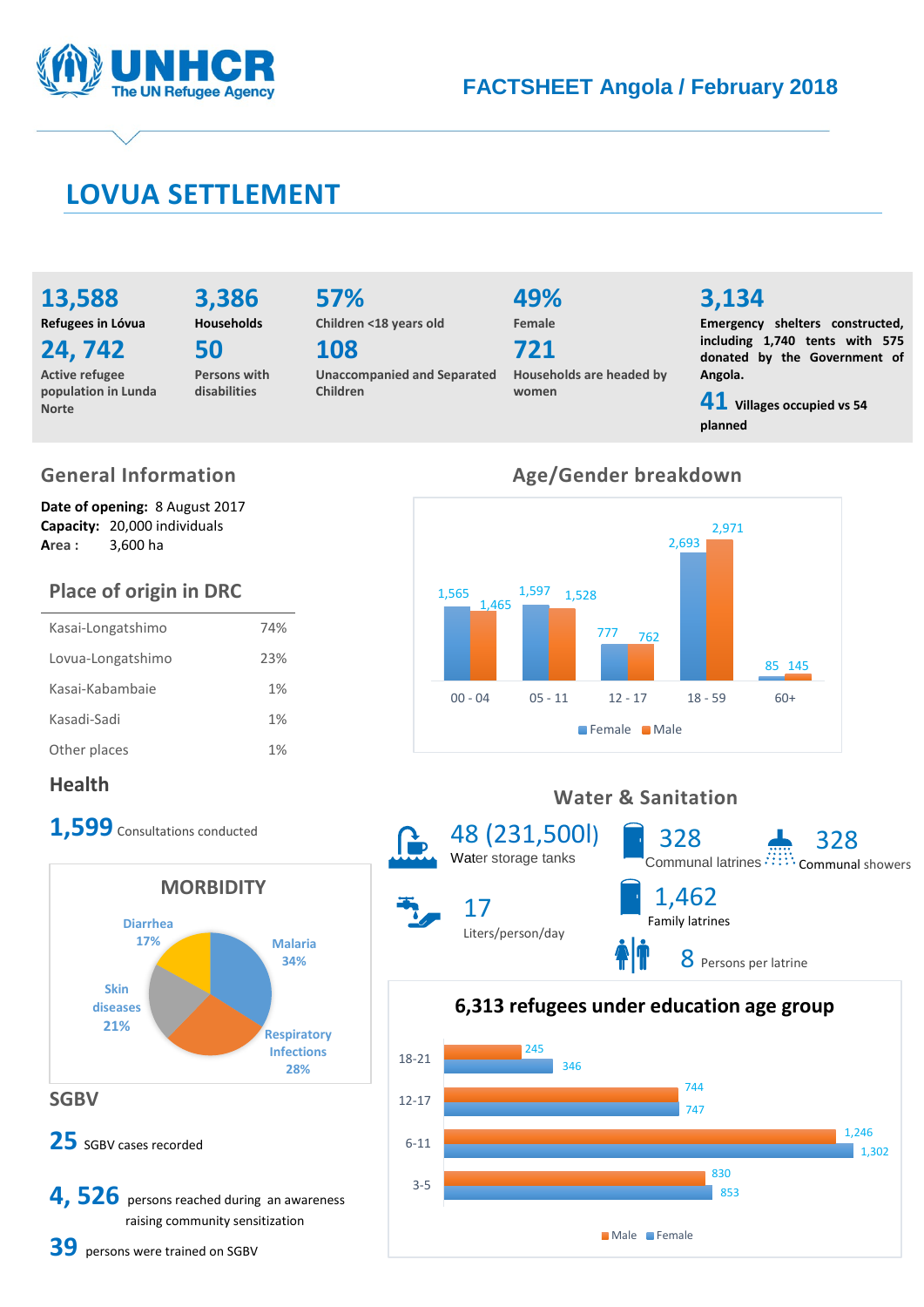

### **OPERATIONAL PRIORITIES**

#### **Protection**

- Protection services provided to refugees in Lóvua includes physical safety, special protection for children against exploitation and abuse, assistance for persons with specific needs, legal protection and psycho-social support, as well as preventing and responding to SGBV.
- Two (2) Women Friendly Spaces built and supported by UNFPA to enable women to gather and share information on reproductive health (i.e. family planning, signs of pregnancy, etc.) and sexual gender based violence (SGBV). UNFPA will set-up two additional Women Friendly Spaces by the end of March 2018 to target adolescents on sexual and reproductive health trainings. 34 social mobilizers are engaged in outreach activities.

#### **Registration**

 Out of the 35,411 Congolese refugees from Kasai region biometrically registered in Lunda Norte Province as of 28 February 2018, some 24,742 are active in ProGreès. A total of 3,242 individuals (856 HH) have been relocated to Lóvua from Cacanda transit centre in February.

#### **Education**

- Partners have started data collection on school aged refugee children in Lóvua in order to launch informal education and planned formal education as soon as agreement is reached with the Angolan authorities. 6,313 children will have access to informal education, 51.5% of whom are girls.
- An informal education programme has been agreed on between UNHCR, JRS and Provincial Department of Education to be launched in March 2018 in Lóvua. The system will rely on 10 centres to be run by 21 teachers and 20 refugee auxiliaries. The programme will be divided by age group and will focus on Portuguese language and basic informal education. Some 4,000 children will be enrolled in the programme.
- UNFPA and JRS have trained 21 teachers and 4 programme coordinators on Adolescent Sexual and Reproductive Health mainstreaming.

#### **Health and Nutrition**

- Consultations were carried out for 1,599 refugees in Lóvua settlement; out of a total of 39 case referrals made to the Ministry of Health in Dundo, 17 patients were from Lóvua settlement. The main causes of morbidity in Lóvua are as follows: Malaria (18%), Acute Respiratory Tract Infections ARTI (15%), skin diseases (11%) and acute watery diarrhea (9%).
- Antenatal and Postnatal care (ANC/PNC) services are continuous. 152 patients were assisted, with 38 cases of deliveries. The Health post received and treated three cases of Sexual Gender Based Violence (SGBV). Emergency obstetric care, safe delivery services, clinic for SGBV survivors and treatment for sexually transmitted infections (STIs) were provided in Lóvua as well as the four medical facilities in Dundo.

#### **Sexual Gender Based Violence (SGBV)**

- **Through an awareness raising and community sensitization programmes on sexual and gender-based violence** (SGBV) in Lóvua, 4121 individuals comprising of women (2783), men (2602), adolescent boys (692) and girls (519), were reached and 2 5 SGBV cases were managed by protection actors in Lóvua during the month.
- **39 persons were trained on SGBV, including teachers, Child Protection personnel, Community mobilizers and** leaders.
- Booklet was drafted for the SGBV and PSEA Focal Points to support work on awareness raising activities in Lóvua. Likewise, a draft SGBV strategy has been prepared with an outline on: a) strengthening existing specialized services for SGBV survivors; b) enhancing community participation in SGBV prevention and response through innovative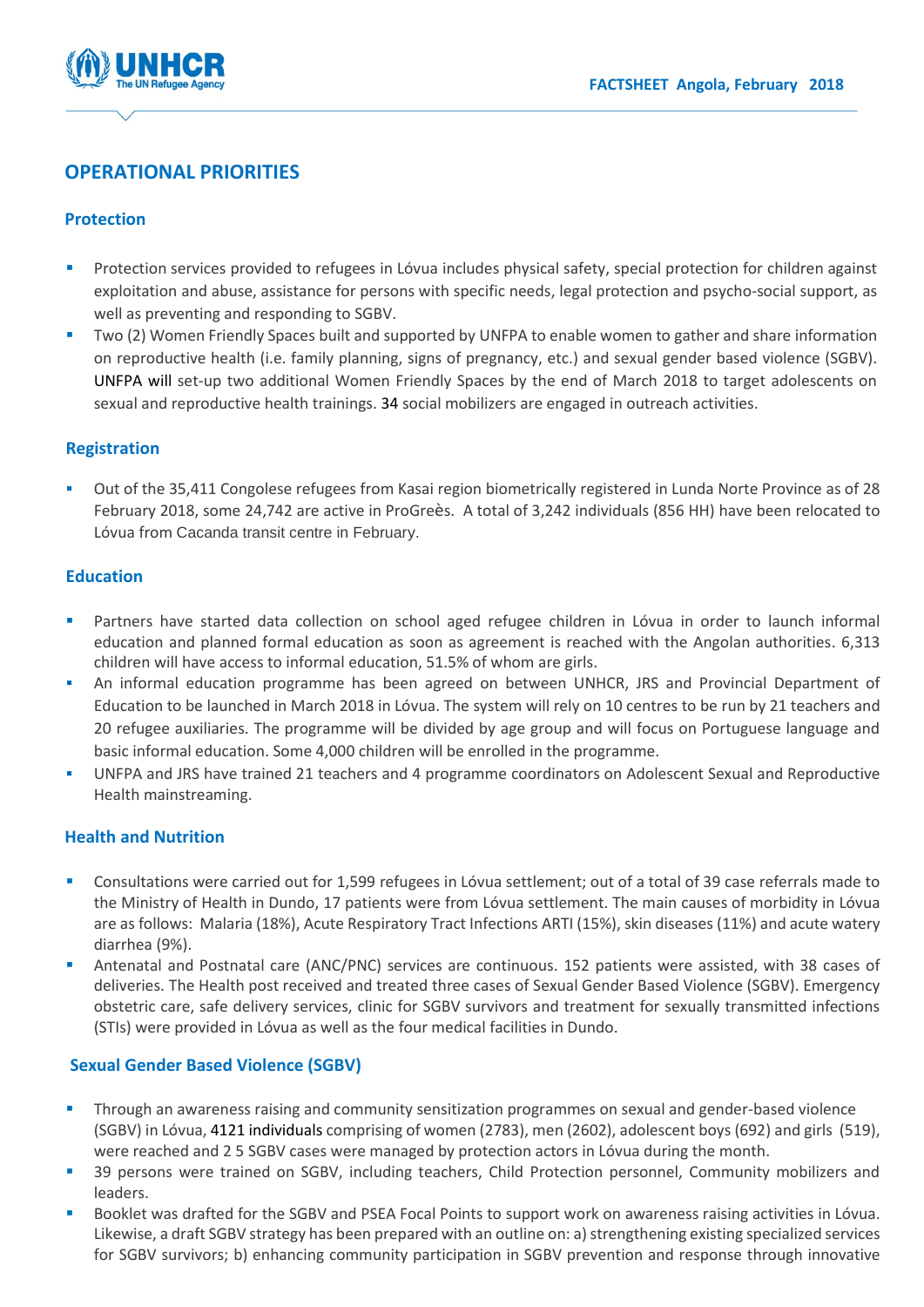

strategies that support active participation and engagement of women, girls, men and boys; c) improving awareness through continuous outreach sessions on SGBV related issues; d) using a community-based approach to promote quality participation of the refugees in SGBV prevention and response; e) Capacity building of and advocacy with SGBV and PSEA key actors and f) strengthening data collection and analysis on SGBV. The strategy will be adopted in March 2018.

 The Joint UNFPA-JICA pilot programme called ''Light for life-saving activities" for DR Congo refugees in Lóvua settlement has led to the distribution of 50 units of solar lamp in 40 refugee villages, the health post and women friendly spaces.

#### **Food and Non Food Items distribution**

- General Food Distribution (GFD) was completed by WFP for 11,608 refugees (2,848 households) in Lóvua. Special food assistance comprising cereals was provided to 424 refugees including 228 women.
- 10, 042 CRIs were distributed to refugees in Lóvua. Those CRIs include blankets, sleeping mats, jerry cans, solar lamps, kitchen sets and family tents.

#### **Livelihoods**

- Survey and market assessment were completed by World Vision International. The survey also included the settlement-wide assessment focused on socio-economic vulnerability, combining household skills, experience and interests, a skill training and community development, livelihood programming to promote prosperity, stability, and peaceful coexistence.
- 79 hectares of agricultural land were cleaned, and 450 families were identified for agriculture activities and land allocation. 65 hectares of the 79 were distributed with ½ hectare per family beneficiary. 126 refugee households benefited from this ;
- Discussions were ongoing with community leaders and volunteers to initiate fruit and forest trees nurseries in the villages in Zone A. Joint initiative between the Provincial Department of Forest and Agriculture and WVI led to the acquisition of the seeds for both forest and fruit trees.

#### **Shelter and Site planning**

 41 villages of the 54 planned in Lóvua have received 13,588 refugees relocated from Mussunge and Cacanda reception centre in Dundo. 3,134 emergency shelters were erected by WVI, of which 819 are made with wood. 575 tents were donated by the Angolan government. The 41 villages have 25 km of road access, both manually and mechanically constructed.

#### **Water, Sanitation and Hygiene**

- WASH facilities were constructed in 6 villages with 48 communal latrines, 48 communal showers, 16 garbage pits and 6 water points with the capacity of 5,000 litres each. The 41 existing villages have 328 latrines, 328 showers, 1,462 family latrines, 82 garbage pits and 48 water points including 4 in the host community (3 with the capacity of 5000 litres each and 1 with the capacity of 3000 litres), 1 at the police station (with the capacity of 3000 litres), 1 in the transit centre ( with the capacity of 2500 litres), 1 in the health centre (with the capacity of 3000 litres) and 41 in the refugees' settlement (capacity of 5000 litres each).
- 5,094m3 of water were supplied in the 41 refugee villages and 4 villages of the host community. Some 236, 5 m3 should be delivered per day to address the refugees' needs. Water quality monitoring was performed and water committees were created in 17 villages to manage WASH facilities.
- The operational priority is to move from emergency WASH response to durable WASH response by implementing boreholes and water network, the construction of household latrines.